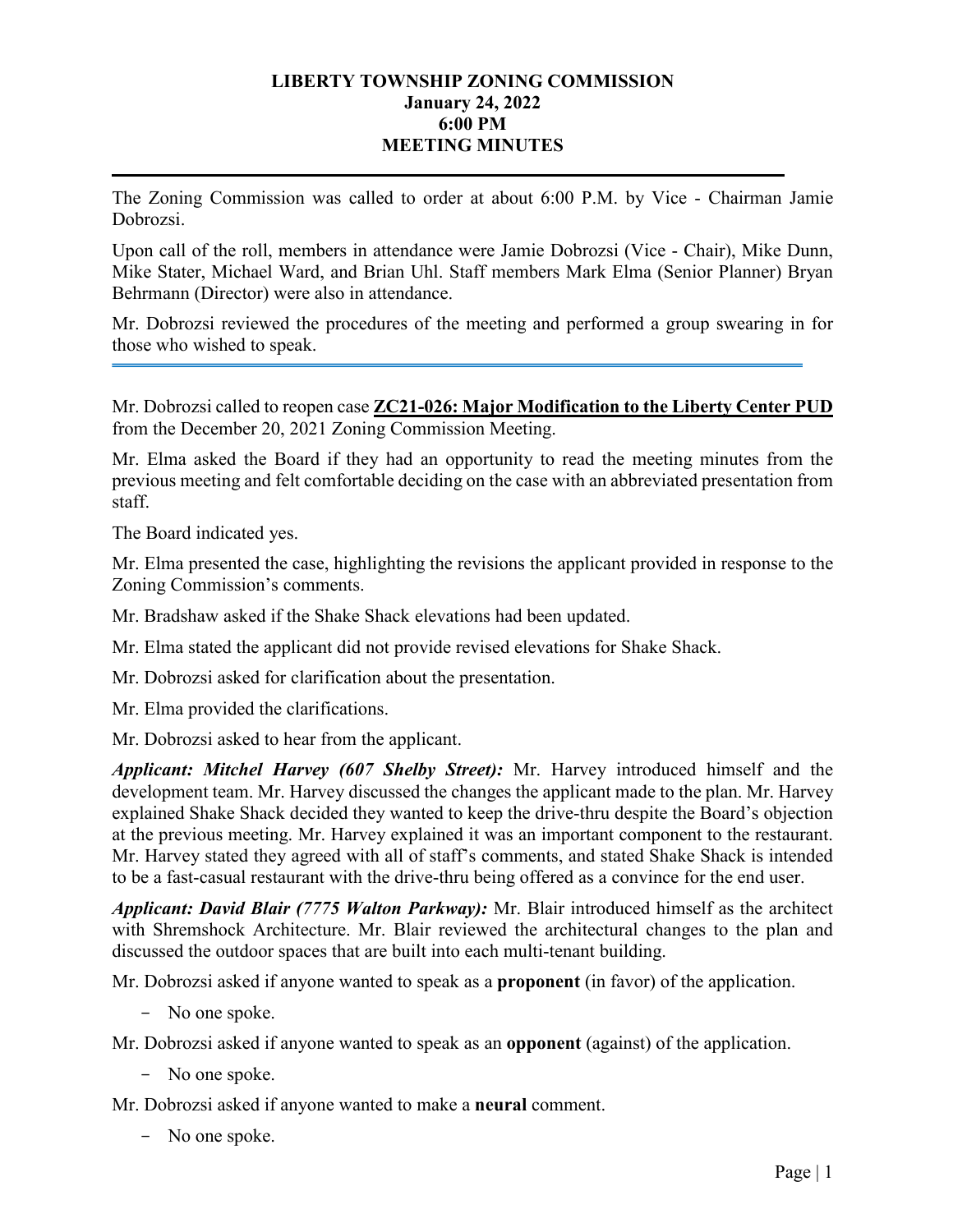Mr. Bradshaw asked if the parapet was tall enough to screen the HVAC equipment.

Mr. Blair explained the HVAC equipment would be screened, and showed the exhibit proving that.

Mr. Stater asked how the tenants will sign up for the retail spaces and how it affects signage for each space.

Mr. Behrmann explained the overall buildings will come before the Board for a Final PUD and each tenant would be approved at staff level through the permitting process.

Mr. Dunn asked about Shake Shack and fast casual vs. fast food. Mr. Dunn expressed his concern about the Shake Shack transitioning to a fast food restaurant.

Mr. Harvey explained the new restaurants with drive-thru comes as a response to Covid and the need for convinces. Mr. Harvey also spoke to people wanting to order on their phones.

A short discussion continued regarding fast casual and drive-thru restaurants, Mr. Dobrozsi asking if the need for a drive-thru was absolute.

Mr. Harvey responded yes for this location the Shake Shack drive-thru is necessary.

# *MR. DOBROZSI ASKED FOR A MOTION TO CLOSE THE PUBLIC HEARING.*

Mr. Dunn made a motion to **CLOSE THE PUBLIC HEARING**. Mr. Ward seconded. Upon the call of the roll, the motion passed. **PUBLIC HEARING CLOSED**.

Mr. Dobrozsi asked if the Board had any comments.

Mr. Dunn stated he felt the applicant did a good job with the changes they made, and the drivethru was the only hang up.

Mr. Uhl reviewed the discussion from the previous month's meeting regarding the drive thru. Mr. Uhl continued by noting the drive-thru appeared to be more than a convince use and appeared to be similar to the traditional drive-thru. Mr. Uhl stated he did not think the drive-thru was a use the Board was comfortable approving.

Discussion continued with the applicant regarding the changes and need for the drive-thru. The Board agreed that they liked the revisions to the plan but the drive-thru was still as sticking point for them. The Board questioned if this was the place to change the standards for fast food restaurants.

Mr. Dobrozsi stated he liked the looks of the buildings and revised architecture, but was having an issue with the drive-thru.

Mr. Uhl reviewed the Board's discussion regarding the drive-thru and felt the Shake Shack could be approved with tweaks to the proposed drive-thru lanes.

Mr. Stater stated his concerns about the drive thru.

Mr. Bradshaw discussed the vision of Liberty Center in 2008 and did not feel a drive thru fit in the original vision of Liberty Center. Mr. Bradshaw recognized the changing desires of consumer, but did not feel it was time to change the vision of Liberty Center. The vision was never meant to be an in and out type use. The original vision was as a destination for people to come and stay.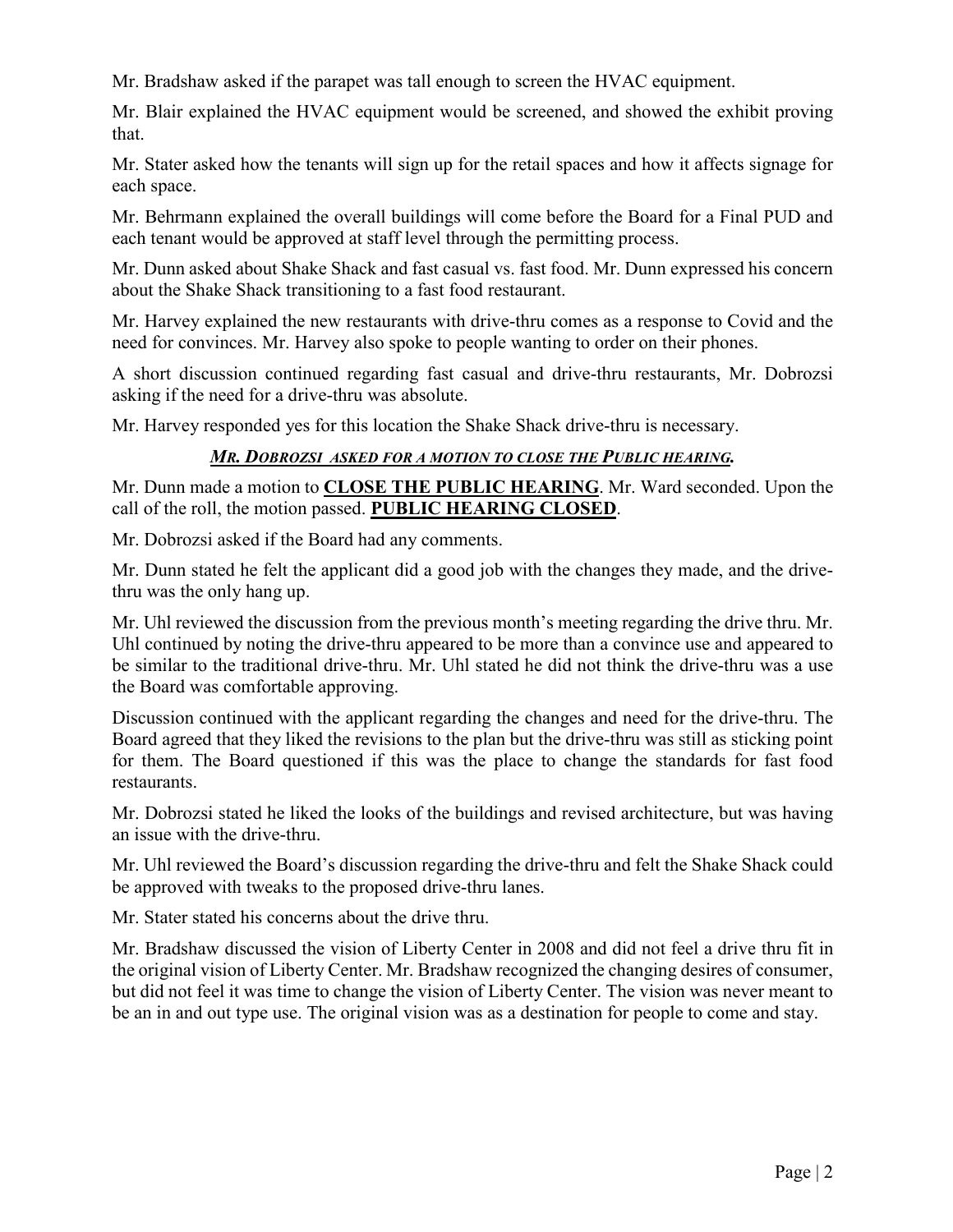Mr. Dobrozsi asked about the zoning process.

Mr. Behrmann provided clarification.

Mr. Bradshaw summarized the Board discussion stating he felt the Board agreed that the medical office use worked very well, the two multi-tenant buildings were a good fit, and Shake Shack could work but the Board was not in favor of the drive-thru.

The Board agreed with the summary of decision.

## *MR. DOBROZSI ASKED FOR A MOTION ON THIS CASE.*

Mr. Dunn made a motion to make a recommendation for approval for Case ZC21-026 without the drive-thru:

- Mr. Behrmann asked for clarification that the restaurant was acceptable, just not the drivethru.
- The Board agreed.

Mr. Uhl seconded. Upon call of the roll: **Mr. Dunn** – Yes; **Mr. Uhl** – Yes; **Mr. Bradshaw** – Yes; **Mr. Stater** – Yes; **Mr. Dobrozsi** – Yes; Motion **approved 5-0.**

Mr. Dobrozsi called for case **ZC21-035: Major Modification to the Liberty Center PUD** 

## *Mr. Uhl recused himself from case ZC21-035 and Case ZC21-036 and left the room.*

Mr. Elma presented the staff report, PowerPoint presentation and case materials. Mr. Dobrozsi asked about the parking comment from the Butler County Planning Commission Staff.

Mr. Behrmann provided clarification about staff interpretation of the parking analysis.

Mr. Stater asked about project density.

Mr. Behrmann directed the Board to comment #10 and reviewed the density as it compares to the comprehensive plan and surrounding multi-family developments.

Mr. Dobrozsi asked if the Board had any other question of staff.

The Board did not ask any questions.

Mr. Dobrozsi asked to hear from the applicant.

*Applicant: Eric Morrison (220 Magnolia Ave.):* Mr. Morrison introduced himself as the Director of Development for Bayer Properties. Mr. Morrison introduced the development team and reviewed the current ownership structure of Liberty Center. Mr. Morrison provided an update on the current leasing at Liberty Center and reviewed their strategy "move the asset forward and get it back to health."

*Applicant: John Martins (6602 East 75th Street):* Mr. Martins explained he is with Walker Consultants. Mr. Martins reviewed his experience with parking analysis studies. Mr. Martins reviewed the shared parking methodology and the principals of shared parking they used as a base for the parking demand study. Mr. Martins reviewed his methodology and summarized his findings.

*Applicant: David Ball (2914 Linden Avenue.):* Mr. Ball introduced himself as the Regional Multi-Family Development Manager for the Dobbins Group. Mr. Ball explained his company's experience with MF development. In addition, presented the proposed apartments.

Mr. Dobrozsi reviewed his experience as a Board member with approving apartments in Liberty Township. Mr. Dobrozsi explained he felt the proposed architecture is better than previously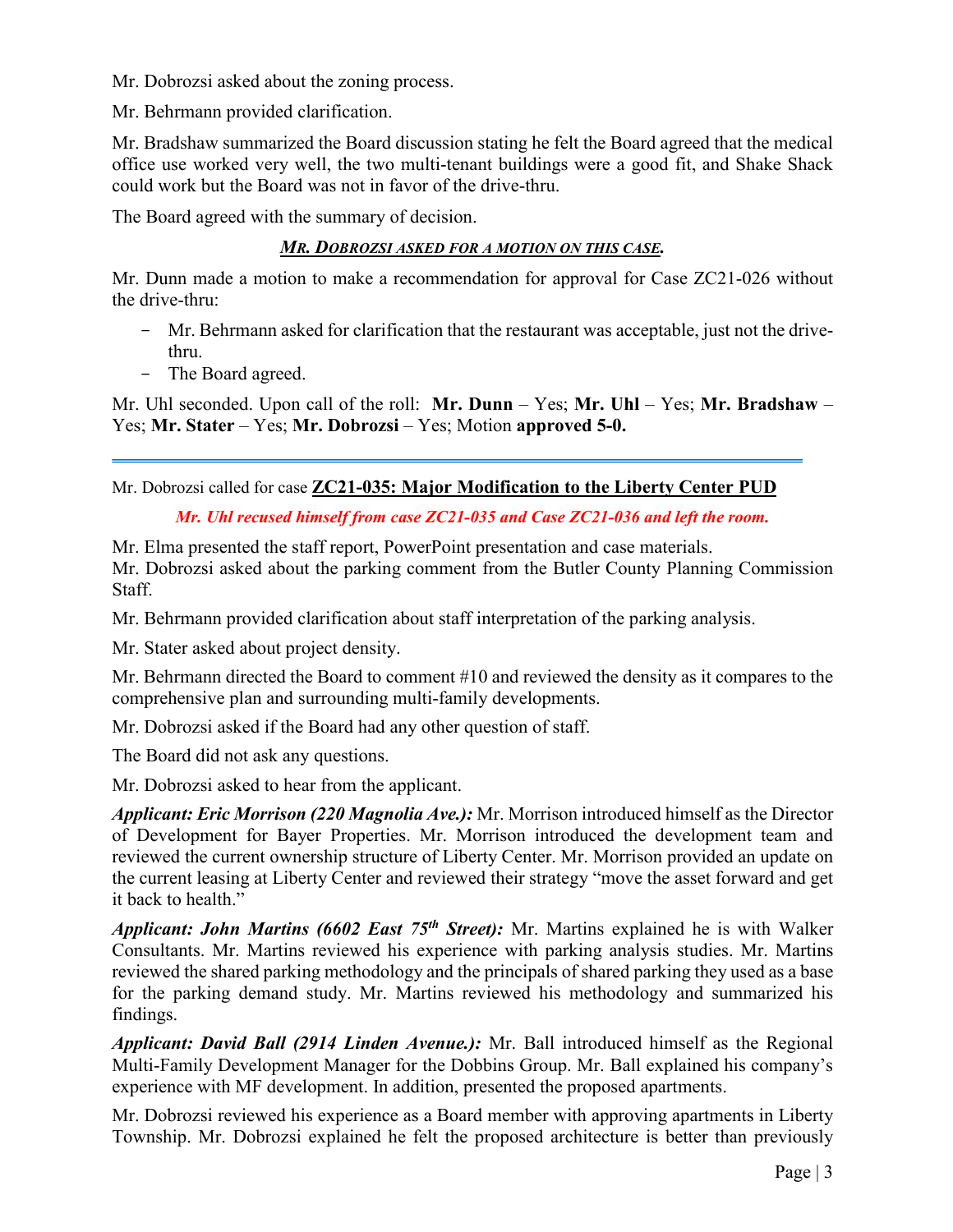approved apartments. Mr. Dobrozsi continued by stating although it is better, he is not "blown away" by the proposed architecture and had concerns about such a large building fronting Liberty Way.

The applicant reviewed the submitted renderings and a short discussion followed regarding the proposed elevations and materials. Mr. Dobrozsi did not feel he could make a fair assessment of the elevations and renderings based on the lack of information about the proposed materials.

Mr. Dobrozsi asked about the number of units and bedroom mix.

Mr. Ball responded 273 units with a mix of studios, one bedroom and two bedrooms.

Mr. Bradshaw asked what would happen with the current tenants in the buildings that are proposed to be removed.

Mr. Morrison stated one tenant was a temporary tenant, who will likely not be there when construction starts; Mr. Morrison stated they have relocation rights for the second tenant and they would have to negotiate a deal with the third tenant.

Mr. Stater asked if the pool was large enough and about the amenity garden.

Mr. Ball provided an explanation.

- Mr. Dobrozsi asked if anyone wanted to speak as a **proponent** (in favor) of the application. - No one spoke.
- Mr. Dobrozsi asked if anyone wanted to speak as an **opponent** (against) of the application.
	- No one spoke.
- Mr. Dobrozsi asked if anyone wanted to make a **neural** comment.
	- No one spoke.

### **MR. DOBROZSI ASKED FOR A MOTION TO CLOSE THE PUBLIC HEARING.**

Mr. Bradshaw made a motion to **CLOSE THE PUBLIC HEARING**. Mr. Dunn seconded. Upon the call of the roll, the motion passed. **PUBLIC HEARING CLOSED**.

Mr. Dunn began the Board's discussion by stating his concerns which involve;

- Density is too high.
- The open space is not sufficient even when using the existing green space in Liberty Center.
- Parking is not sufficient.
- Having a 4-story building on Liberty Way will stand out.
- Mr. Dunn stated he is not ready to approve the apartment on this location.

Mr. Stater felt there were some positives in the application but they did not out way the concerns he had:

- Mr. Stater felt removing all those parking spaces was an issue, despite the very technical parking study. Mr. Stater also stated he was concerned that a perception of not having enough parking could hurt Liberty Center.
- Mr. Stater does not feel the apartments are the "Hail Mary" necessary to save Liberty Center as stated by Mr. Morrison in his presentation.

Mr. Bradshaw discussed the lack of commercial space in Liberty Township and is still looking forward to seeing the original vision for Liberty Center being complete. Mr. Bradshaw continued by stating he would rather see an office building on Liberty Way to add to the vibrancy of the Center.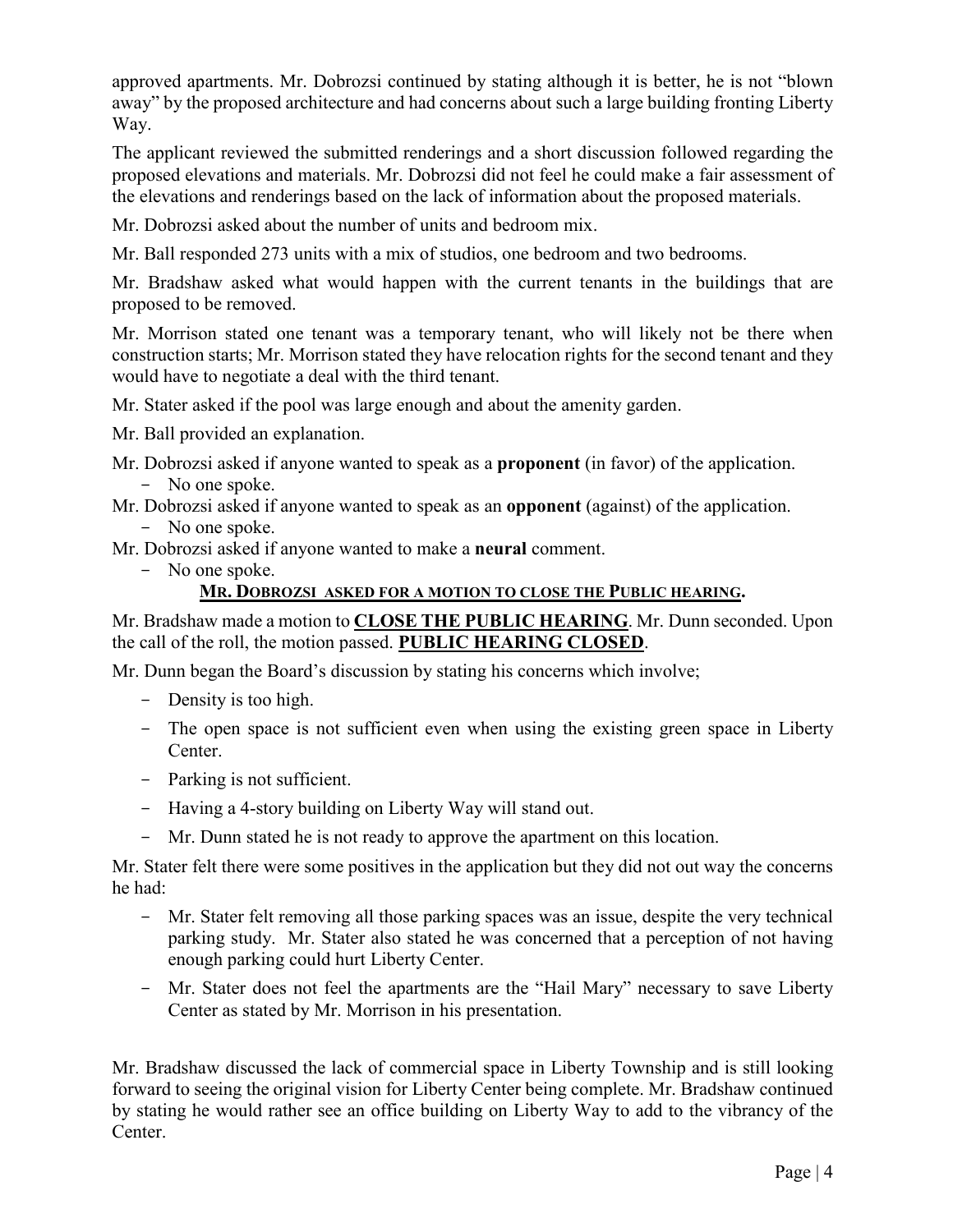## *MR. DOBROZSI ASKED FOR A MOTION ON THIS CASE.*

Mr. Stater made a motion to make a recommendation of denial for Case ZC21-035: Mr. Dunn seconded. Upon call of the roll: **Mr. Stater** – Yes; **Mr. Dunn** – Yes; **Mr. Bradshaw** – Yes; **Mr. Dobrozsi** – Yes; Motion **approved 4-0.**

Mr. Dobrozsi called for case **ZC21-036: Major Modification to the Liberty Center PUD** 

*Mrs. Anne McBride (applicant) approached the podium and requested to have her case tabled.* 

*MR. DOBROZSI ASKED FOR A MOTION TO TABLE CASE ZC21-036.*

Mr. Dunn made a motion to approve the tabling of Case ZC21-036 as requested by the applicant: Mr. Stater seconded. Upon call of the roll: **Mr. Dunn** – Yes; **Mr. Stater** – Yes; **Mr. Bradshaw** –**Mr. Dobrozsi** – Yes; Motion **approved 4-0.**

Mr. Dobrozsi called for case **ZC22-001: Final PUD Relay 129 – Freedom Pointe**

*Mr. Uhl rejoined the meeting* 

Mr. Elma presented the staff report, PowerPoint presentation and case materials.

Mr. Stater asked about the water feature on the sign at the clubhouse and how it could impact the residential to the north.

Mr. Elma explained the applicant has not provided the design for the sign in front of the club house.

Mr. Stater asked if the buffer was considered as part of the green space.

Mr. Behrmann clarified the buffer requirements.

Mr. Dobrozsi asked to hear from the applicant.

*Applicant: Jim Obert (4901 Hunt Road):* Mr. Obert stated they agreed 100% with the staff report and comments. Mr. Obert provide clarification on the townhome building materials and building signs on the MF units. Mr. Obert stated they were not asking for any variance for the sign sizes. Mr. Obert also stated all apartments would meet the 50% brick and stone requirements.

Mr. Bradshaw asked about exterior elevations on the outbuildings (maintenance buildings and garages).

Mr. Obert stated they would match the rest of the architecture of the apartments.

Mr. Bradshaw asked about secondary access points and signage on the buildings.

Mr. Obert provided clarification. A short discussion followed regarding the roads and building signs. The Board felt the signs on the buildings were unnecessary.

Mr. Stater asked if the roads were sufficient to handle the traffic generated.

Mr. Obert explained they were and were also approve with the traffic impact study.

- Mr. Dobrozsi asked if anyone wanted to speak as a **proponent** (in favor) of the application. - No one spoke.
- Mr. Dobrozsi asked if anyone wanted to speak as an **opponent** (against) of the application.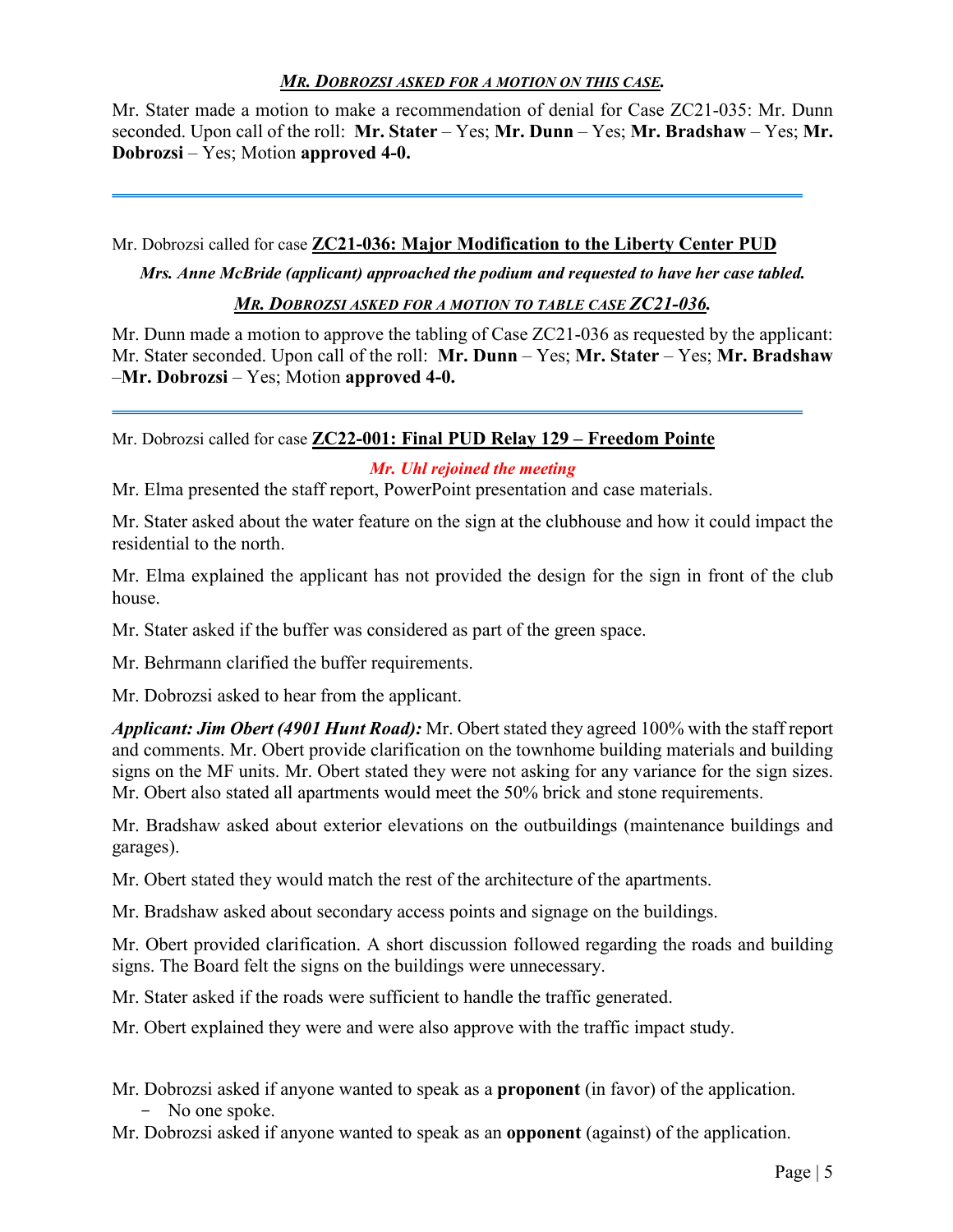- No one spoke.

Mr. Dobrozsi asked if anyone wanted to make a **neural** comment.

- No one spoke.

#### **MR. DOBROZSI ASKED FOR A MOTION TO CLOSE THE PUBLIC HEARING.**

Mr. Dunn made a motion to **CLOSE THE PUBLIC HEARING**. Mr. Bradshaw seconded. Upon the call of the roll, the motion passed. **PUBLIC HEARING CLOSED**.

Mr. Dunn stated they seem to meet all the criteria of the staff report and agree to all the comments.

Mr. Bradshaw questioned having building signs on top of three of the buildings.

Mr. Behrmann provided an explanation of the sign regulations and provided examples of apartments that were approved with buildings signs.

A short discussion followed regarding the need for the building signs. The Board expressed their concerns about the larger building signs.

Mr. Obert spoke stating they would be willing to lose one of the three buildings signs.

### *MR. DOBROZSI ASKED FOR A MOTION ON THIS CASE.*

Mr. Bradshaw made a motion to approve case ZC22-001 with the modification of building signs permitted on buildings 4 & 8 only; Mr. Dunn seconded. Upon call of the roll: **Mr. Bradshaw** – Yes; **Mr. Dunn** – Yes; **Mr. Stater** – Yes; **Mr. Uhl** – Yes **Mr. Dobrozsi** – No; Motion **approved 4-1.**

Mr. Dobrozsi called for case **ZC22-002: AOMS – Oral Surgeon – Freedom Pointe** 

Mr. Elma presented the staff report, PowerPoint presentation and case materials.

Mr. Dobrozsi asked if the Board had any questions of staff.

- Mr. Bradshaw asked about the reserve portion of the lot to the north. Mr. Elma provided clarification.
- Mr. Bradshaw asked if the canopy was tall enough for an ambulance. Mr. Elma stated it would have to be as part of the Fire Department's permit approval.

*Applicant: Christian Stone (4779 Redbank Expressway)* Mr. Christian stated he was the applicant with Cincinnati Commercial Contracting and provided material samples and stated they did not have any concerns with staff comments.

Mr. Stater asked about the HVAC equipment. Mr. Elma stated they are not shown on the drawing but would be required to be screened.

Mr. Dobrozsi asked about the design of the buildings.

*Applicant: Bill Shock (29 High Street)* Mr. Shock introduced himself as the architect on the project and addressed Mr. Dobrozsi questions.

Mr. Stater asked about hours of operation and excess parking. Mr. Shock provided an explanation stating there would be normal office type hours and the additional parking was for people waiting to pick up patients.

Mr. Dobrozsi asked if anyone wanted to speak as a **proponent** (in favor) of the application.

- No one spoke.

Mr. Dobrozsi asked if anyone wanted to speak as an **opponent** (against) of the application.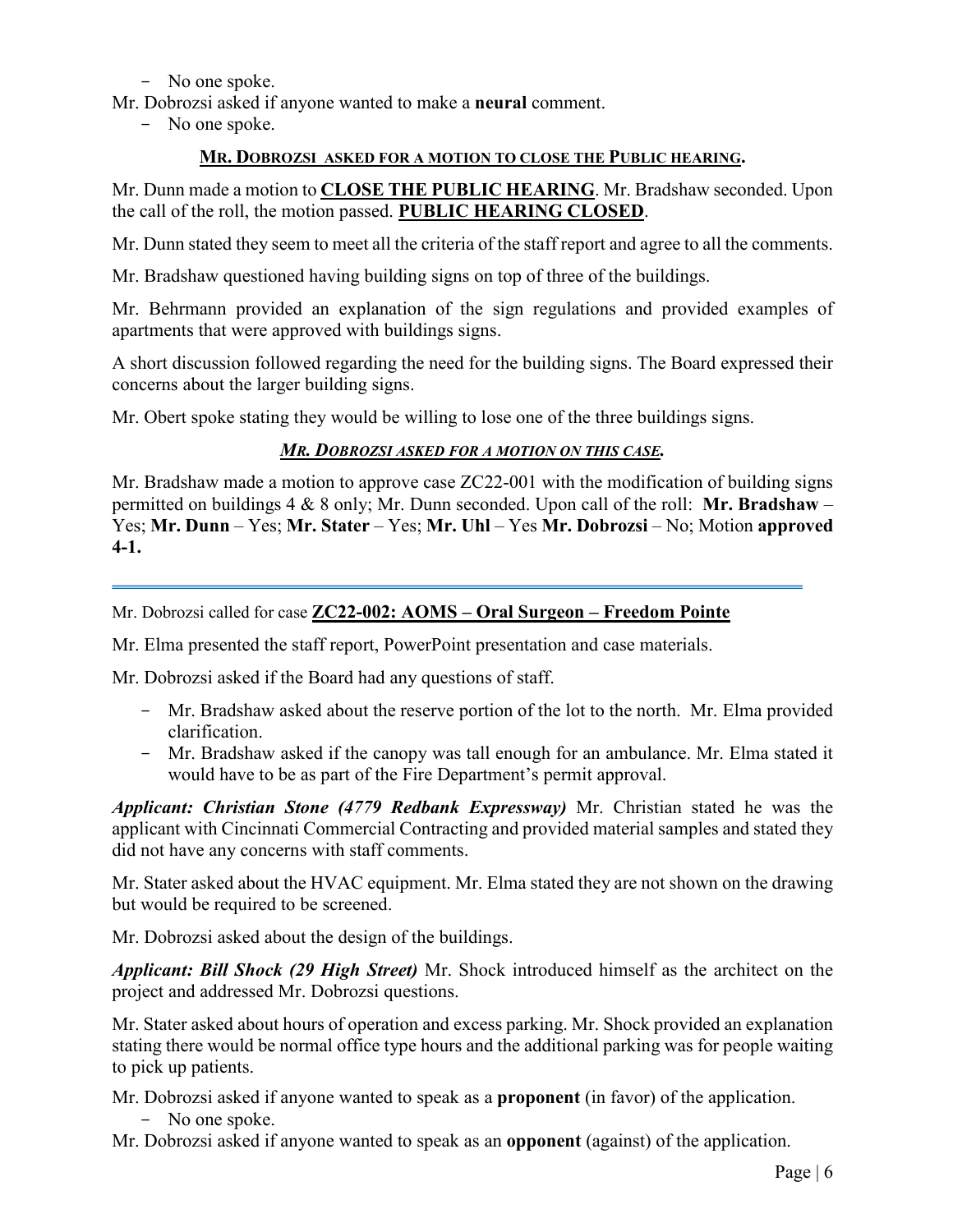## - No one spoke.

Mr. Dobrozsi asked if anyone wanted to make a **neural** comment.

- No one spoke.

#### **MR. DOBROZSI ASKED FOR A MOTION TO CLOSE THE PUBLIC HEARING.**

Mr. Uhl made a motion to **CLOSE THE PUBLIC HEARING**. Mr. Dunn seconded. Upon the call of the roll, the motion passed. **PUBLIC HEARING CLOSED**.

Mr. Dobrozsi began the Boards discussion asking if this project meets the overlay district standards.

Mr. Elma provided clarification that office was approved as part of the PUD.

Mr. Bradshaw asked for clarification that the applicant agreed with all staff comments. Mr. Dobrozsi confirmed.

### *MR. DOBROZSI ASKED FOR A MOTION ON THIS CASE.*

Mr. Bradshaw made a motion to approve case ZC22-002 as presented by staff Mr. Uhl seconded. Upon call of the roll: **Mr. Bradshaw** – Yes; **Mr. Uhl** – Yes; **Mr. Stater** – **Yes; Mr. Dunn** – Yes **Mr. Dobrozsi** – Yes; Motion **approved 5-0.**

Mr. Dobrozsi called for case **ZC22-003: Zoning Map Amendment – Liberty Food Park** 

Mr. Elma presented the staff report, PowerPoint presentation and case materials.

Mr. Dobrozsi asked if the Board had any question of staff.

- The Board did not.

*Applicant: Christian Stone (4779 Redbank Expressway)* Mr. Christian spoke again stating he was also the applicant for this project. Mr. Stone stated they did not have any issues with the staff comments. Mr. Stone introduced the owners of the restaurant to provide a better explanation of the unusual use.

*Applicant: Mike Ewers (8126 Cherry Laurel Drive)* Mr. Ewers explained the concept and their history in restaurant ownership in Belize. Mr. Ewers explained why he and his wife wanted to bring the concept to Liberty Township and why it would be the first one in the US.

Mr. Bradshaw asked about the outdoor seating around the building and details of the site plan, including netting around the outdoor activities, alcohol use, lighting and buffering. Mr. Christian addressed all the questions he could at this preliminary PUD stage.

Mr. Ewers stated there was no age restrictions but all Ohio Liquor laws would be followed.

*Applicant Team: Johnathan Evens (4240 Airport Road)* Mr. Evens is the engineer on the site and provided an explanation regarding the fencing for the outdoor uses.

Mr. Behrmann explained this was a preliminary plan review and if approved by the Trustees the Board would take a closer look at the details during the Final PUD stage.

A short discussion followed in response to Mr. Bradshaw's questions.

Mr. Stater asked several questions regarding.

- A question of the proximity to the High School and the establishment becoming a teen age hang out during the day.
- Volleyball netting.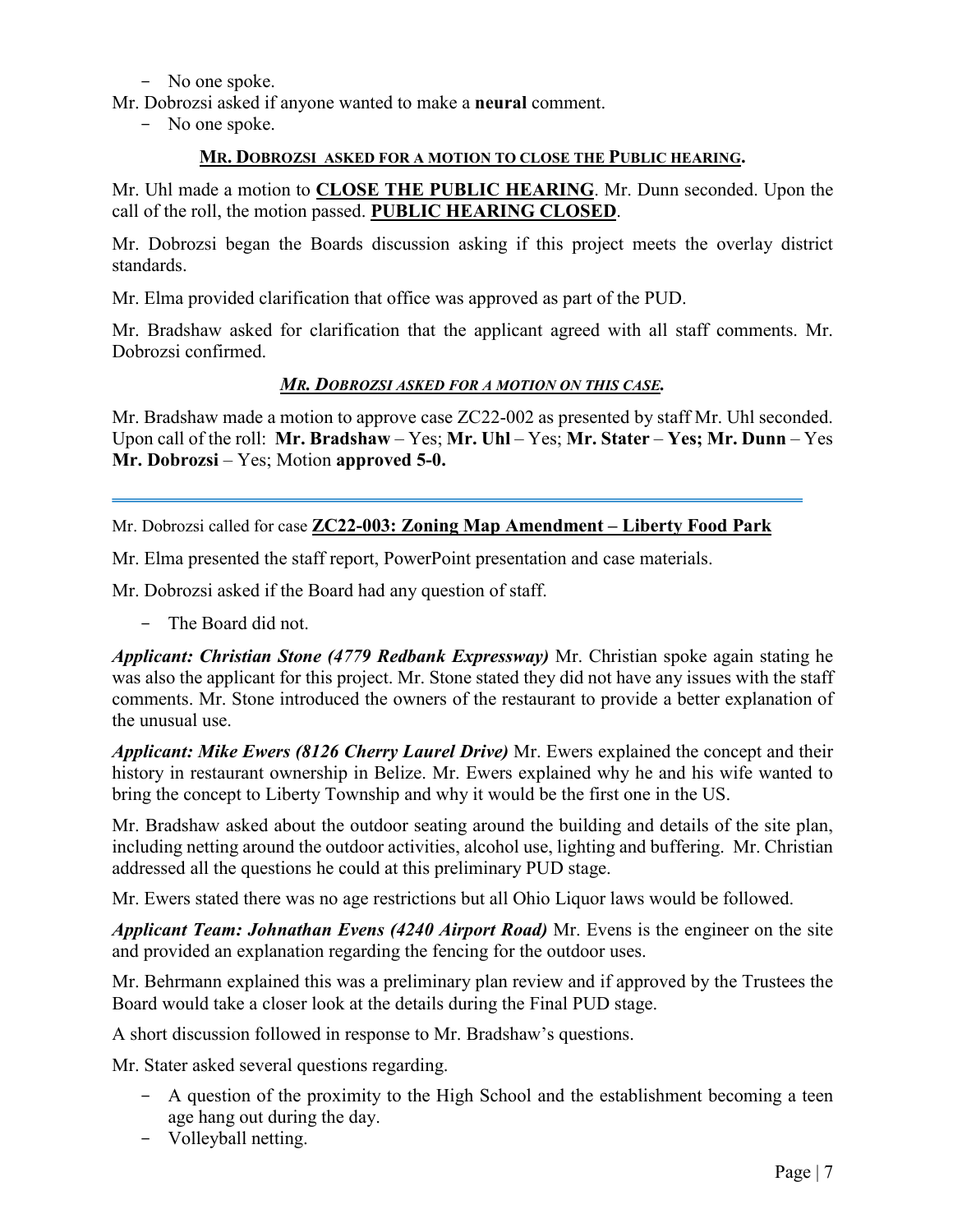- Lighting.

Mr. Ewers stated there would be a three-year lease for all the food vendor spaces, and the individual vendors would be required to meet all their standards.

Mr. Dobrozsi commented about the interior design and moving the stairs from the middle of the space. Mr. Dobrozsi clarified that his comment was not based on zoning concerns it was just a professional preference for interior design.

Mr. Ewers circled back to Mr. Stater question regarding alcohol sales in close proximity to the High School. Mr. Ewers introduced Dan Wyman who runs the Truck Stop in Belize to comment on the alcohol sales.

*Applicant Team: Denial Wyman (1-mile north San Pedro Belize)* Mr. Wyman discussed the alcohol sales, restaurant procedures and training programs for all staff. Mr. Wyman continued by reviewing the stamp protocol the business uses for patrons who are 21 years of age. Mr. Wyman also discussed the security company they hire to train staff in ID identification certification process.

Mr. Dobrozsi asked if anyone wanted to speak as a **proponent** (in favor) of the application.

- No one spoke.
- Mr. Dobrozsi asked if anyone wanted to speak as an **opponent** (against) of the application.
	- No one spoke.
- Mr. Dobrozsi asked if anyone wanted to make a **neural** comment.
	- No one spoke.

## **MR. DOBROZSI ASKED FOR A MOTION TO CLOSE THE PUBLIC HEARING.**

Mr. Uhl made a motion to **CLOSE THE PUBLIC HEARING**. Mr. Dunn seconded. Upon the call of the roll, the motion passed. **PUBLIC HEARING CLOSED**.

Mr. Dunn began the Board discussion asking staff if the township had any regulations regarding alcohol sales in proximity to the high school.

Mr. Behrmann stated there were none, and reviewed the liquor license procedures for the state.

Mr. Stater asked if there were any overlay district requirement that would need to be addressed for approval of this use. Mr. Dobrozsi followed up asking about the alleyway the township is required to maintain.

Mr. Behrmann provided clarification that the alley was north of Wyandot but continued discussing the outdoor use being permitted in the overlay district and how it applied to this proposal.

## *MR. DOBROZSI ASKED FOR A MOTION ON THIS CASE.*

Mr. Uhl made a motion to make a recommendation of approval for Case ZC22-003 as presented by staff: Mr. Stater seconded. Upon call of the roll: **Mr. Uhl** – Yes; **Mr. Stater** – Yes; **Mr. Dunn** – Yes; **Mr. Bradshaw** – Yes; **Mr. Dobrozsi** – Yes; Motion **approved 5-0.**

Mr. Dobrozsi called for the next item on the agenda, the approval of the meeting minutes from the November 15, 2021 Zoning Commission meeting.

 $\circ$  Mr. Bradshaw made a motion to approve the meeting minutes for the November 15, 2021 Zoning Commission meeting: Mr. Stater seconded. Upon call of the roll: Mr. Bradshaw – Yes; **Mr. Stater** – Yes; **Mr. Dunn** – Abstain; **Mr. Uhl** – Abstain; **Mr. Dobrozsi** – Yes; Motion **approved 3-0 (with 2-abstaining).**